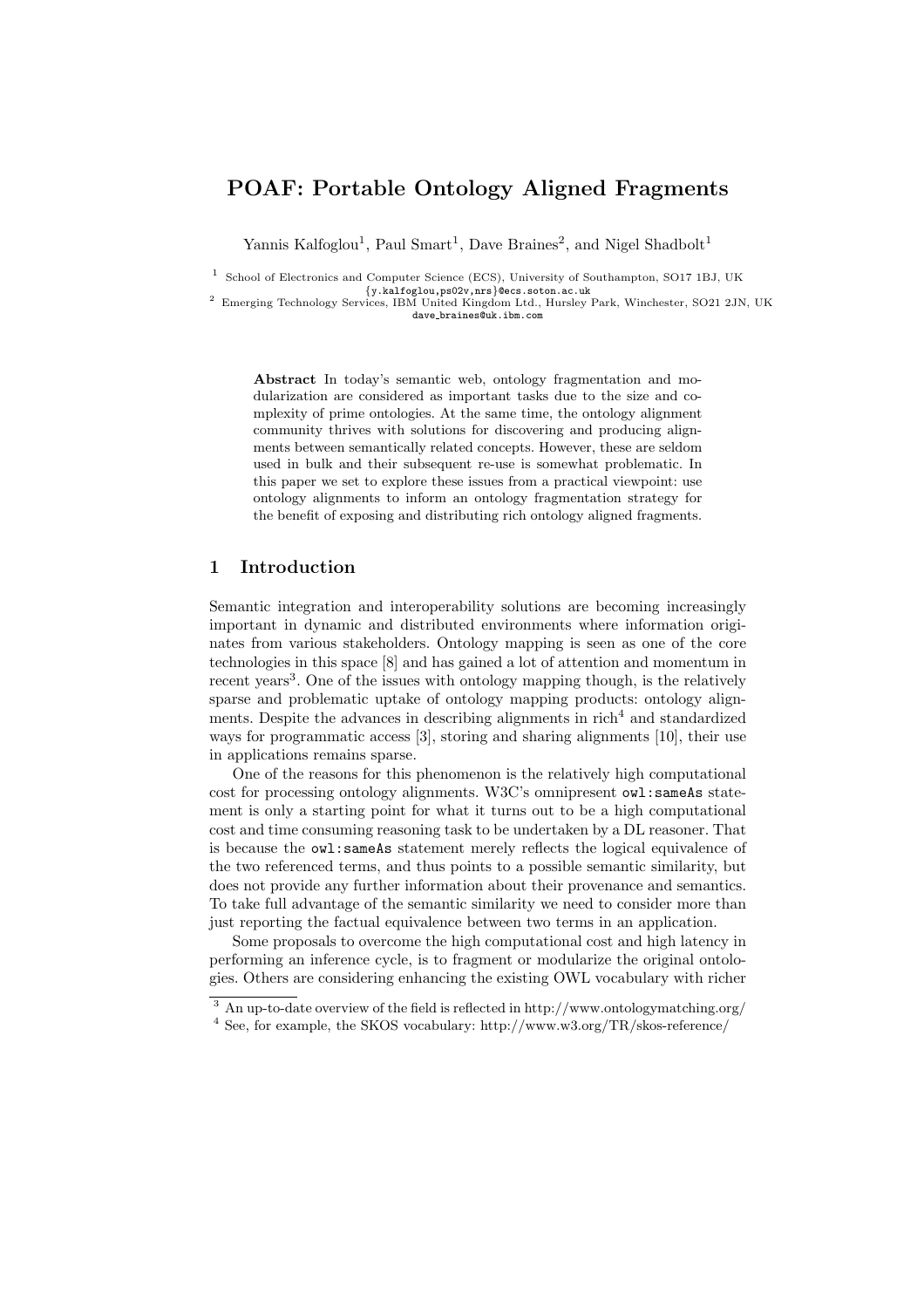constructs that enable more provenance information and semantics to be exposed when semantic similarity is reported. However, these are heavy weight approaches that pose certain assumptions on the domain and applications.

We advocate a practical and ready-to-use with current technology solution to this problem: use existing alignments and OWL taxonomic reasoning to identify fragments from the original ontologies that capture the immediate provenance and semantics of the aligned terms. We then propose to extract those fragments using standard W3C rules and query technology that is easy to reuse and replicate in different scenarios. The extracted fragments are bundled together in self-contained and well defined portable OWL fragments. These can then be accessed and re-used at a lower cost than that of accessing and re-using the original ontologies.

In the next section we elaborate on the requirements for operational ontology fragments drawn from our experience in an international research collaboration programme (section 2). Our proposed Portable Ontology Aligned Fragments (POAF) work is described in section 3 along with a concise example case (section 3.1). We report on related work in section 4 before concluding the paper in section 5.

## 2 The case for operational ontology fragments

The work described in this paper forms part of the International Technology Alliance project Semantic Integration and Collaborative Planning<sup>5</sup>. The overall aim of this project is to enable the integration of heterogeneous and physically distributed information content in semantically-coherent ways. This need arises from the information demands of coalition operations. A key concern in these operations relates to the physical distribution and semantic heterogeneity of relevant information content: physical distribution makes information difficult to search, retrieve and manage, while semantic heterogeneity makes information difficult to integrate and understand.

Semantic integration and interoperability solutions have been studied and applied to a variety of domains [9] but coalition operations pose strict availability and access constraints to knowledge assets. There is a perceived operational time frame associated with each operation and any semantic integration solution that aims to have an impact will have to respect that. In today's semantic integration practice, time constraints and availability of knowledge assets is not a high priority. To bridge this gap, we set to explore the use of advanced semantic integration solutions, like ontology mapping, that complete within an operationally useful time frame.

One way of achieving this, is to fragment the original knowledge assets involved in a semantic integration solution. Our experiences from ontology mapping shows that only a small fraction of the referenced ontologies is used in the produced alignments. That opens the road for an ontology alignment informed

<sup>5</sup> More information available from: http://usukita.org/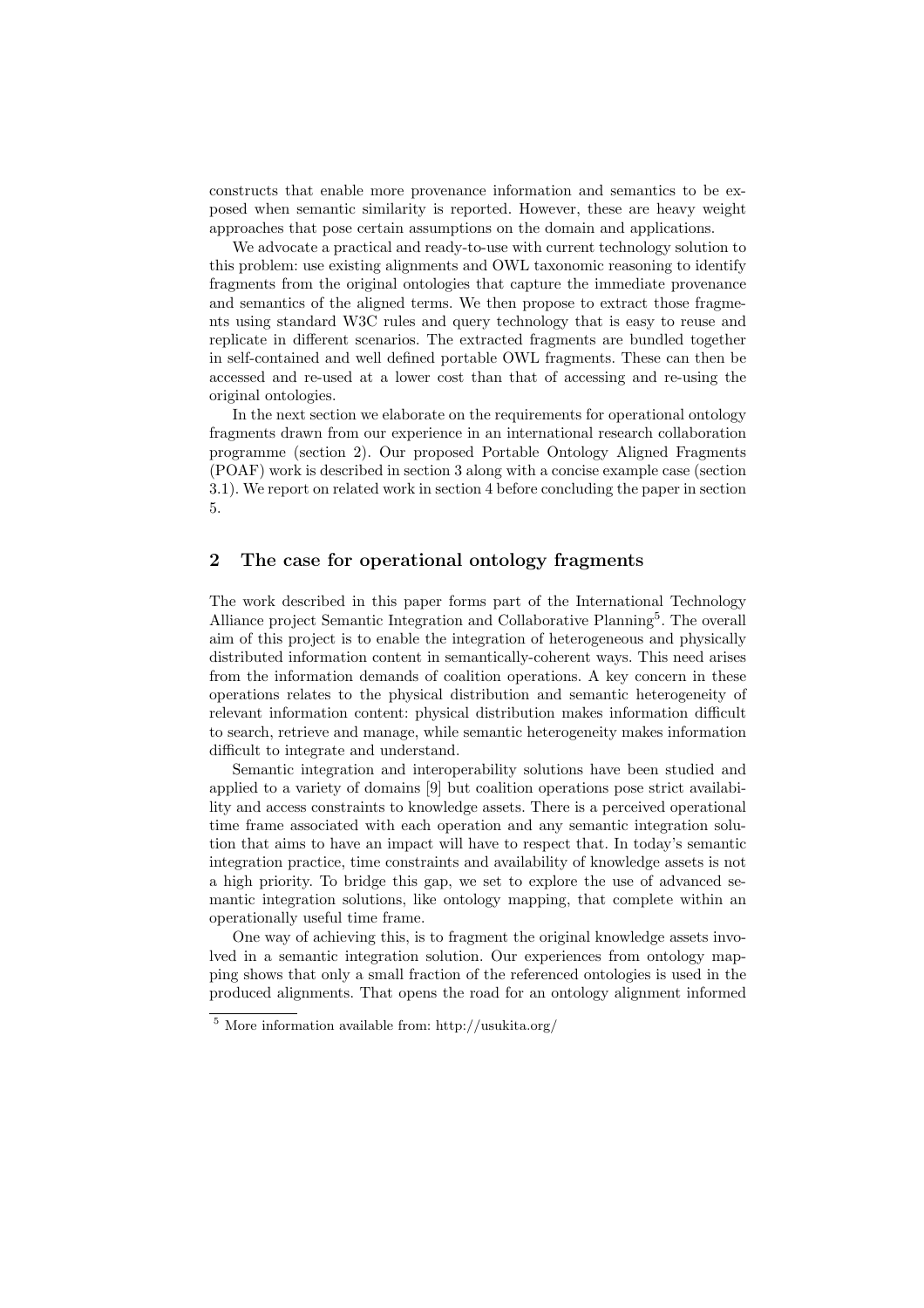fragmentation task that meets the strict operational constraints in a coalition context. In this scenario, the ontology alignments become the focal point, both as enablers of semantic integration solutions as well as triggers for fragmenting the original knowledge assets into meaningful and semantically coherent chunks of knowledge. These semantically coherent fragments will mirror the original ontologies but they are smaller in size and complexity and thus, easier to process in a operationally useful time frame.

In the next section we describe a novel mechanism for extracting those fragments from ontologies using ontology alignments as the trigger.

## 3 POAF

POAF aims to increase the usability, tracking of provenance, and portability of ontology alignment products (typically a number of owl:sameAs statements) among interested parties. It is a post ontology alignment process. We assume that an ontology alignment or mapping tool has been executed and delivered a set of ontology alignments using the W3C's standard notation: owl:sameAs, owl:equivalentClass and owl:equivalentProperty. These notations enable us to indicate semantic similarity of two OWL constructs (ranging from individuals to classes and properties, depending on the type of OWL language used). When they encounter  $ov1$ : sameAs or similar statements, automated reasoners make use of that information and access the aligned terms in order to complete their reasoning process. However, there are issues with this approach which call for a lighter and more efficient way of sharing aligned terms:

- Availability and access of the aligned OWL ontologies: if the ontologies where the owl:sameAs referenced terms belong are not accessible (i.e.: due to network outage, bandwidth restrictions or interference concerns in a battlespace operational context) or not available at the time the reasoner tries to conduct its inference cycle, this could cause a break in the reasoning and consequently bring the inference process to a halt, causing the reasoner to abandon this task (some advanced DL reasoners could resume at another point but the particular inference will not be concluded);
- Unnecessary reasoning steps: when a reasoner visits the ontologies where the aligned terms originate from - depending on the type of reasoning task - it is likely that unnecessary crawling of the OWL ontologies will occur. Even if the task is to simply resolve the name of the aligned concept, visiting the originating ontologies will add unnecessary time to the processing task;
- Fragmented and distributed factual knowledge base: When a reasoner tries to perform a task where multiple owl:sameAs statements are involved and point to a number of different ontologies, the reasoner will have to collate information from different URI addresses. Although today's DL reasoners can cope with this task, it is an unnecessary resource load for the system and could affect its performance;
- Difficult to inspect and track provenance information: When a number of owl:sameAs statements are used to convey semantic similarity information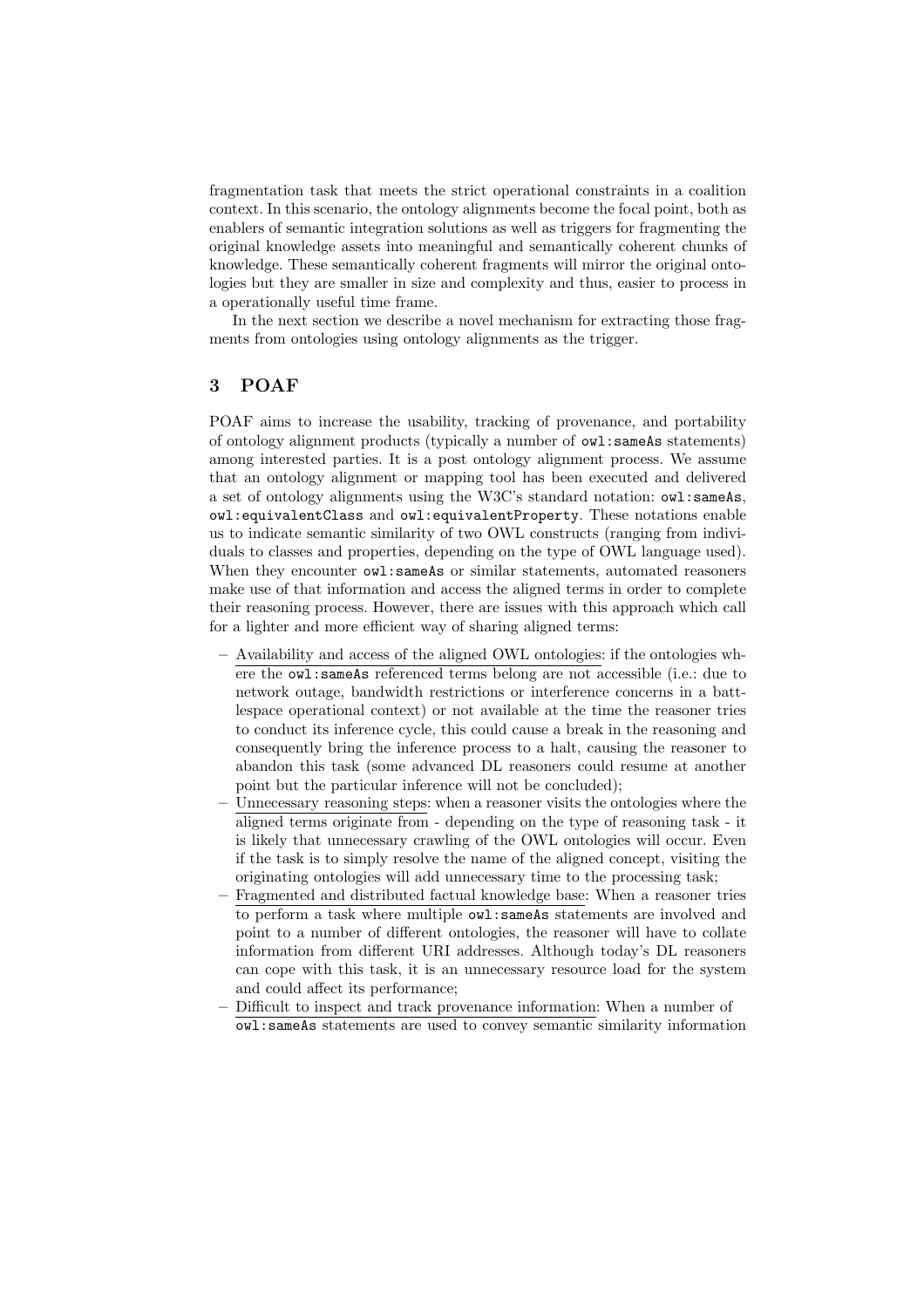for the aligned concepts, it is difficult to track their provenance. This is becoming increasingly difficult as more and more ontologies are involved. At the very least it is often not feasible to inspect the origin of the aligned concepts using eyeball checking in a casual fashion. It is likely that an engineer will need to employ a reasoner to do this task, which brings us back to the problems mentioned before: that of unnecessary reasoning steps, overload of time and bandwidth resources and knowledge base fragmentation.

Based on these observations, and our experiences with designing, developing, deploying and using ontology mapping systems [6,7], we propose a lighter and more portable way for sharing ontology alignment information. We propose a mechanised way for extracting fragments from the underlying ontologies using ontology alignment information as a trigger. We dub these fragmemts, POAF (Portable Ontology Aligned Fragments) to highlight the tight coupling of the ontology alignment and the generated fragment. As the name indicates, we are interested in fragments of ontologies and, in particular, we aim to make those fragments portable. By that we mean:

- 1. Capture a fragment of the ontology that is directly relevant to the aligned term;
- 2. Use the aligned term, and OWL semantics, to identify and capture those fragments;
- 3. Bundle these fragments in OWL compatible snippets of code that reasoners can use automatically as if they were "mini-ontologies";
- 4. Include as much provenance information as possible in these fragments, so that tracking and tracing of the original ontology is feasible.

We implemented these steps in a process to operationalise the idea of POAF. We depict this process in Figure 2.



Figure 1. The POAF process.

The first step of the POAF generation process involves the capture fragment task: we use OWL semantics and the ontology subsumption relations to identify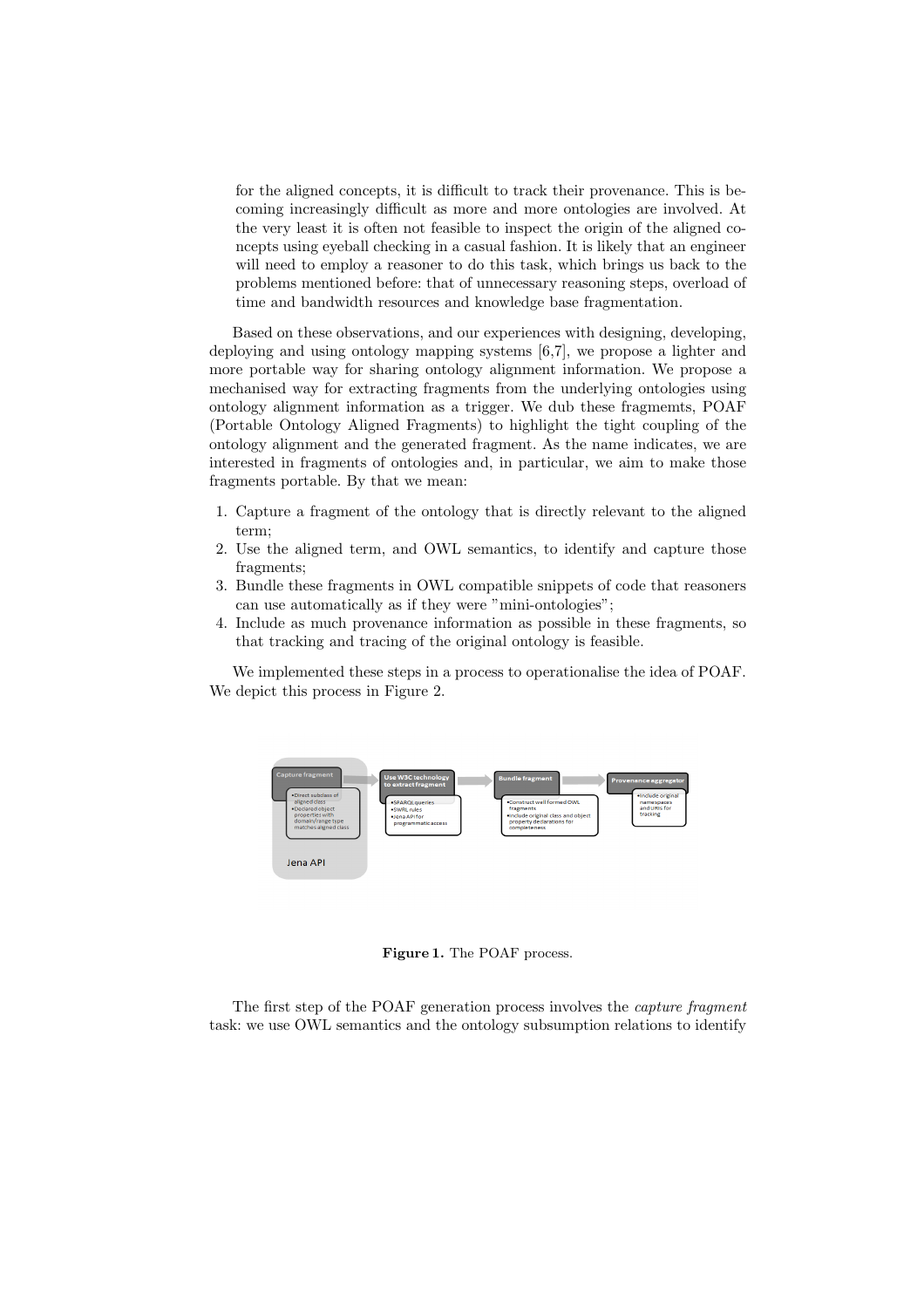related fragments. These are fed into the second step, Use W3C technology to extract fragment, where the actual extraction occurs. We opted for W3C technology so that we increase our interoperability potential with other tools and technologies. We use SPARQL queries, SWRL rules and HP's Jena Framework. The next step is the Bundle Fragment step. The aim of this task is to construct well formed OWL fragments so that DL reasoners and external tools can use them as a substitute for the original ontologies, depending on the task and scope of application. Finally, the last step is to provide as much provenance information as possible in the Provenance aggregator task. In this task we collate the original namespaces with POAF specific ones to distinguish between declared and inferred statements in the POAF files.

#### 3.1 An example case

POAF, albeit an early stage of development, has been deployed in experimental scenarios in the context of the "Semantic Integration and Collaborative Planning" project of the International Technology Alliance programme. In one of these scenarios, we aligned two OWL ontologies:  $\text{terrorism}.\text{owl}^6$  and  $\text{tkb}.\text{owl}^7$ for the sake of improving interoperability between agents using these ontologies in a common task context. We used an ontology mapping tool to discover potential alignments between the two ontologies. Although this step is not part of POAF, for the sake of completeness we provide brief information on the process: we chose to work with CMS (CROSI Mapping System), an open source comprehensive ontology mapping system<sup>8</sup>. We include in the screenshot below, small fragments of the original ontologies and one of the proposed alignments, as delivered by CMS in owl:sameAs format:

We set the CMS system to the following matching criteria: use 1 matcher (StructurePlus, an algorithm that uses ontology structure information along with linguistic features), no weight tuning up (not applicable in our case as we used only 1 matcher), output the top 20% of results only and use OWL format for the output<sup>9</sup>.

Going back to the steps outlined before, we now need to "Capture a fragment of the ontology that is directly relevant to the aligned term". We chose the following OWL constructs to be directly relevant to any aligned term: subclasses, data and object properties. We identify subclasses by default taxonomic reasoning whereas for object and data type properties we take into account the domain and range type of the property. If the value of the rdfs:domain and rdfs:range matches the aligned class, then we earmark this property for inclusion in the POAF structure. This basic information is deemed to be enough to

 $^6$  This is an OWL ontology that describes concepts in the terrorism domain, available from http://counterterror.mindswap.org/2005/terrorism.owl

<sup>&</sup>lt;sup>7</sup> this is an OWL ontology in the terrorism domain that describes main concepts and facts on terrorism attacks. Available on request.

<sup>8</sup> available from http://sourceforge.net/projects/ontologymapping/

<sup>&</sup>lt;sup>9</sup> more on the CMS system and the alignment algorithms it uses can be found here: http://www.aktors.org/crosi/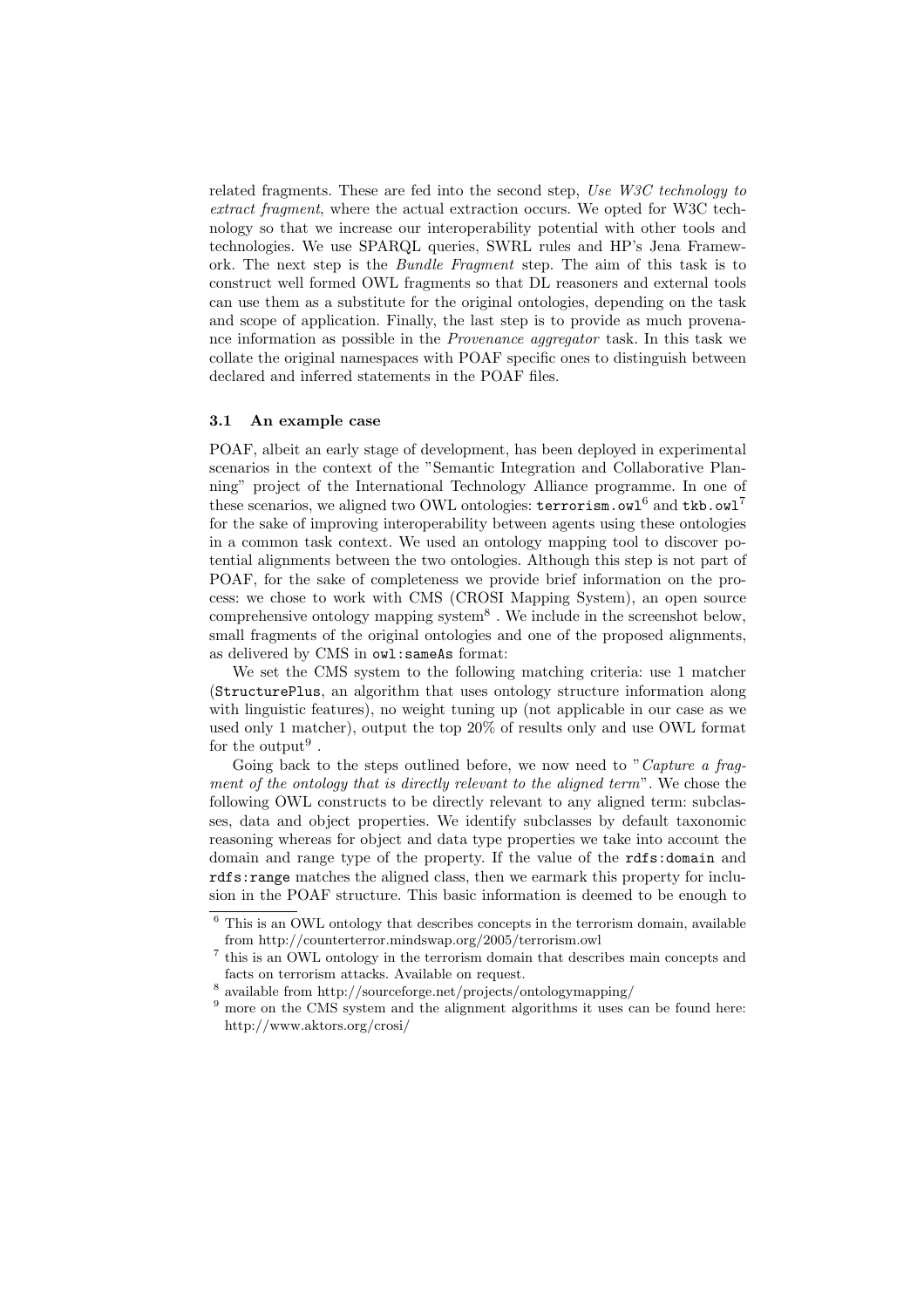

Figure 2. Fragments of terrorism and tkb ontologies and one of the proposed alignments as found by CMS tool.

capture the direct provenance of the aligned term and eventually will constitute a POAF for that term. Note that we do not aim to capture a comprehensive fragment that can act as a substitute for an entire ontology: POAF structures should only be used as *elaborate summaries* of aligned fragments that include their directly related constructs (immediate subclass and their properties). We chose not to include immediate superclasses, if they exist, due to the intuitive denotational semantic distance: superclasses are, in general, more abstract and this could introduce semantic discrepancies in the POAF structure. On the other hand, a direct subclass is a safer option as subclasses are, in general, more specific and, intuitively speaking, we expect them to be semantically subsumed by the aligned class.

After we decided what to include in a POAF structure, the next step is to: "Use the aligned term, and OWL semantics, to identify and capture those fragments". At this stage we had several options for extracting fragments from an ontology. As our work is not directly targeting ontology modularization, per se, but rather an informed selection of ontology constructs, we decided to stray away from graph traversal techniques used by ontology modularization practitioners [1]. Rather, we focussed on meeting certain operational requirements:

- Be semantic web compatible; by that we mean use semantic web standards (W3C endorsed), mainly OWL, RDF and SPARQL;
- Use automatic inference, whenever possible, to identify the fragments. This is achieved by using OWL inference, especially when we want to extract taxonomic information;
- Use easily editable automated procedures that enable re-use and portability. We see rules technology as the best candidate here, as rules can be edited, re-defined and re-used in different settings. Also, W3C already backs certain semantic web rules technology: SWRL and RIF, most notably. Another option here, is to use query technology, especially SPARQL, as it meets the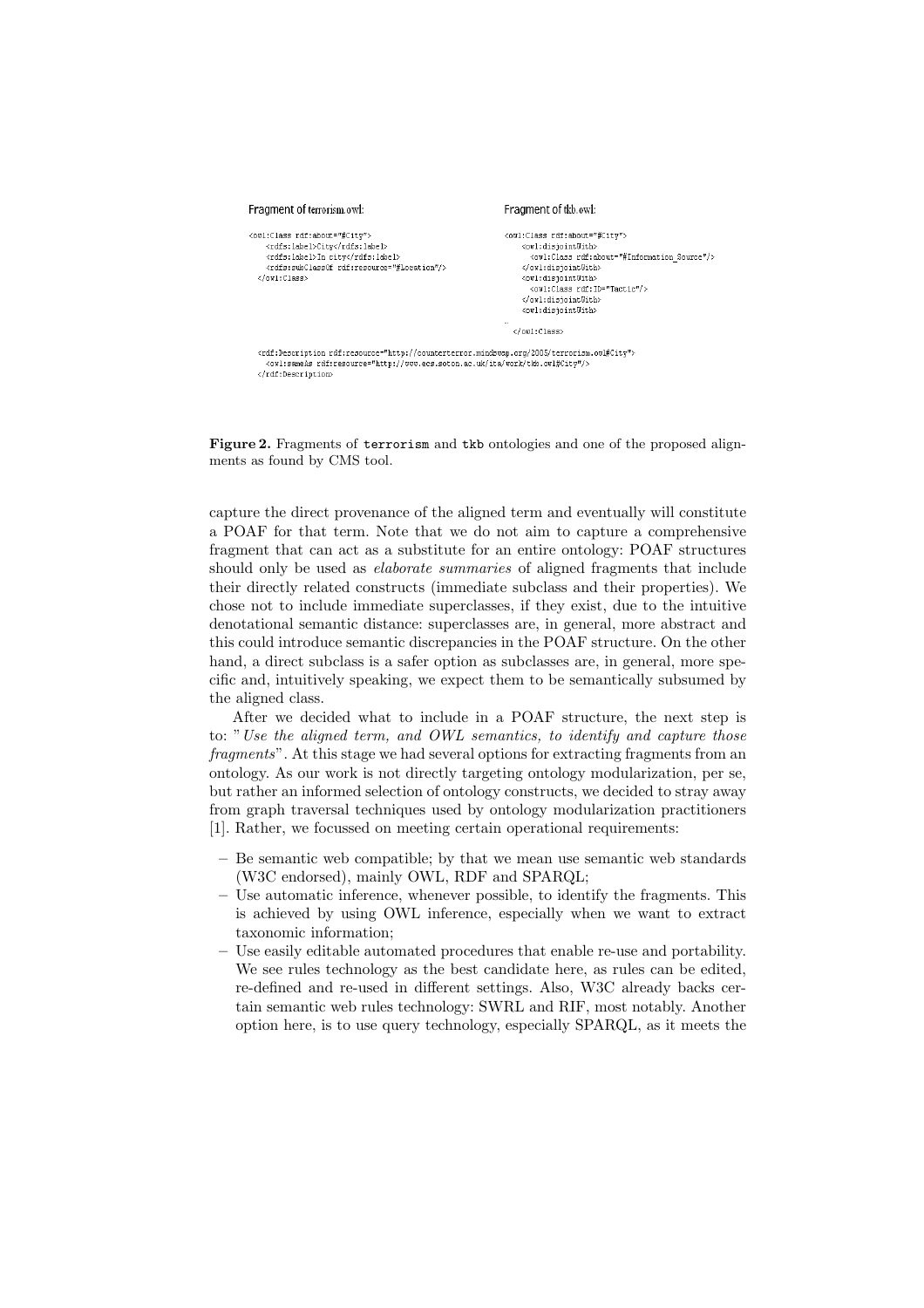criteria set for rules (editable, re-usable) and enjoys strong backing from the W3C standards community.

To satisfy these requirements, we opted for a solution where we use a combination of SWRL rules and SPARQL queries to identify and capture the fragments. We decided to provide both as SWRL captures the logic for identifying the fragment, but its executability is cumbersome with only a handful of theorem provers<sup>10</sup> and closed environments offering SWRL reasoning<sup>11</sup>; SPARQL on the other hand, provides the functionality we are after in a semantic query format using the CONSTRUCT clause. In addition to this, SPARQL queries are easily re-usable in different settings.

To illustrate the result of our "capturing the fragments" task, in Figure 3 we include a screenshot of the eligible constructs from the original ontologies.

| terrorism.owl:                                                                                                                                                                                                                                                                                                                                                                                                         | tkb.owl:                                                                                                                                                                                                                                                                                                                                                                                                                                                                                                                                                                                                                                                                                                                                                                                                                                       |
|------------------------------------------------------------------------------------------------------------------------------------------------------------------------------------------------------------------------------------------------------------------------------------------------------------------------------------------------------------------------------------------------------------------------|------------------------------------------------------------------------------------------------------------------------------------------------------------------------------------------------------------------------------------------------------------------------------------------------------------------------------------------------------------------------------------------------------------------------------------------------------------------------------------------------------------------------------------------------------------------------------------------------------------------------------------------------------------------------------------------------------------------------------------------------------------------------------------------------------------------------------------------------|
| <owl:class rdf:about="#City"><br/><rdfs:label>City</rdfs:label><br/><rdfs:label>In city</rdfs:label><br/><rdfa:aubclassof<br><math>rdf:resource="#Location"/&gt;</math><br/><math>\langle</math>/owl:Class&gt;<br/><owl:class <br="" rdf:about="#Location">rdfs:label="Location"&gt;<br/><rdfs:subclassof<br>rdf:resource="#Terrorism Resource"/&gt;</rdfs:subclassof<br></owl:class></rdfa:aubclassof<br></owl:class> | <owl:class_rdf:about="#city"><br/><owl:disjointwith><br/><math>&lt;</math>owl:Class<br/>rdf:about="#Information Source"/&gt;<br/></owl:disjointwith><br/><owl:disiointwith><br/><owl:class rdf:id="Tactic"></owl:class><br/><br/><owl:disjointwith><br/><math>\langle</math>/owl:Class&gt;<br/><math>-1</math><br/><owl:class rdf:id="Capital City"><br/><rdfs:subclassof rdf:resource="#City"></rdfs:subclassof><br/><math>\le</math>/<math>\cap</math>wl:Class&gt;<br/><owl:objectproperty<br>rdf:about TincidentOccuredHere"&gt;<br/><rdfs:domain rdf:resource="#City"></rdfs:domain><br/><owl:inverseof<br>rdf:resource="#occuredInCity"/&gt;<br/><rdfs:range rdf:resource="#Incident"></rdfs:range><br/><br/>.</owl:inverseof<br></owl:objectproperty<br></owl:class></owl:disjointwith></owl:disiointwith></owl:class_rdf:about="#city"> |
| $\langle$ /owl:Class><br>$\cdot$<br><owl:class <br="" rdf:about="#Town">rdfs: label="Town"&gt;<br/><math>&lt;</math>rdfs:subClassOf<br/>rdf:resource="#City"/&gt;<br/></owl:class><br>$\cdot$ $\cdot$<br>$< 0 \le 1 : Class$<br>rdf:about <sup>e"#Municipality"</sup><br>rdfs:label="Municipality"><br><rdfs:subclassof<br>rdf:resource="#City"/&gt;</rdfs:subclassof<br>                                              |                                                                                                                                                                                                                                                                                                                                                                                                                                                                                                                                                                                                                                                                                                                                                                                                                                                |
| $\langle$ /owl:Class><br>$\cdot$ $\cdot$ $\cdot$<br><owl:objectproperty<br>rdf:about<sup>C"#1</sup>ocatedinCity"<br/>rdfs: label="Located in City"&gt;<br/><math>&lt;</math>rdfs:domain<br/>rdf:resource="#Address"/&gt;<br/><math>&lt;</math>rdfs: range<br/>rdf:resource="#City"/&gt;<br/><br/><math>\cdot</math> <math>\cdot</math></owl:objectproperty<br>                                                         |                                                                                                                                                                                                                                                                                                                                                                                                                                                                                                                                                                                                                                                                                                                                                                                                                                                |

Figure 3. Eligible constructs for extraction.

As we can see, both terrorism.owl:City and tbl.owl:City have object properties declared: locatedInCity for terrorism.owl:City and incidentOccuredHere for tbl.owl:City. Also, terrorism.owl:City has two subclasses: Town and Municipality whereas tkb.owl:City has CapitalCity as a subclass. Note that these are only a fraction of the original object property and subclass declarations

 $^{10}$  like the Hoolet theorem prover: http://owl.man.ac.uk/hoolet/

 $^{11}$  like the Protege SWRLTab: http://protege.cim3.net/cgi-bin/wiki.pl?SWRLTab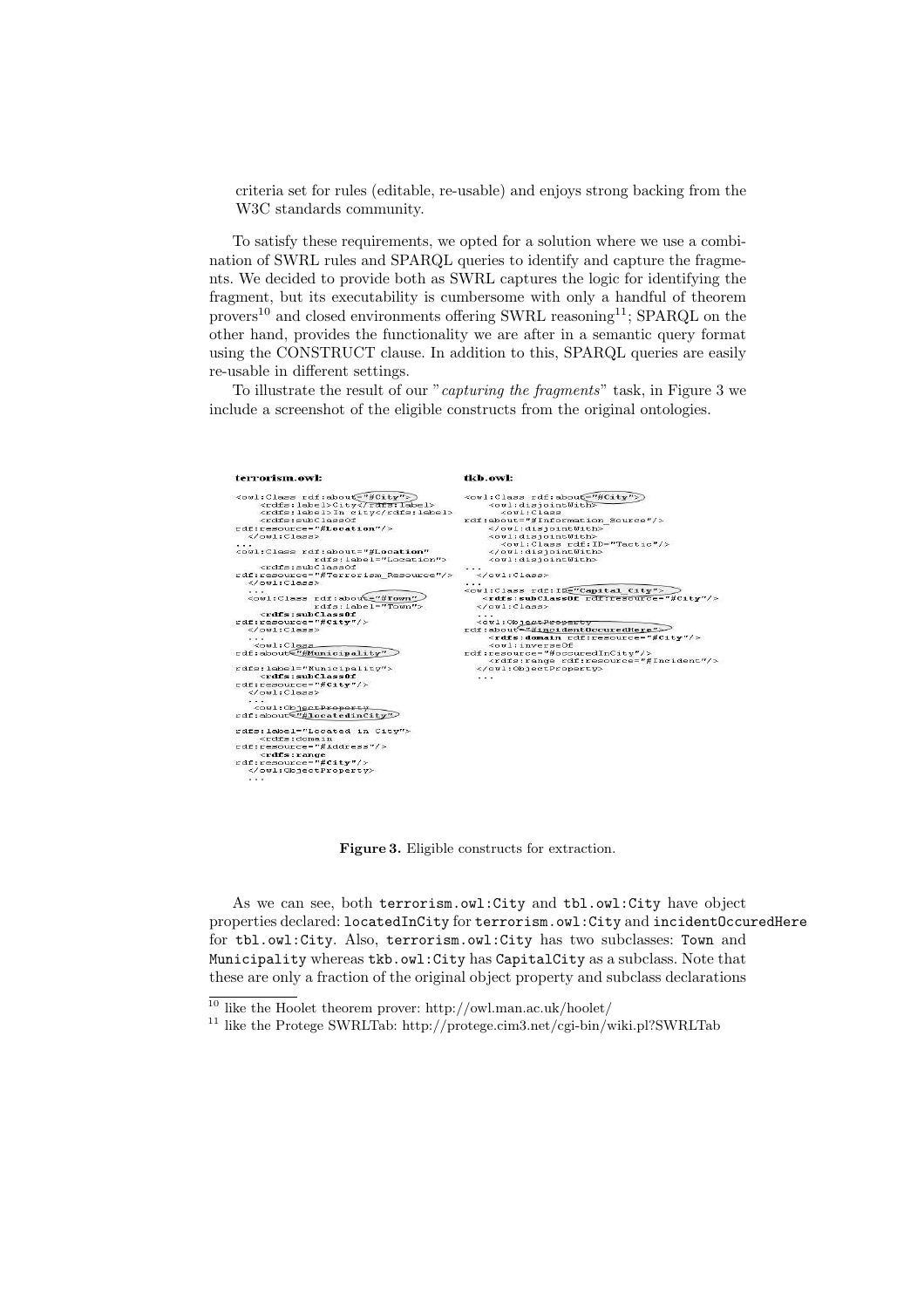due to space limitations. This is the basic information (subclasses, properties) we aim to capture in order to populate the POAF structure for this alignment.

We do that by using SWRL rules and SPARQL CONSTRUCT queries. For example, to capture object property information we use the SWRL rule depicted in Figure 4, which can also be expressed as a SPARQL CONSTRUCT query, depicted in Figure 5.



Figure 4. Capturing object property information using SWRL.

 ${\tt PREFIX\ ndf:~}$  <br> PREFIX rdfs: <http://www.w3.org/2000/01/rdf-schema#> PREFIX owl: <http://www.w3.org/2002/07/owl#> CONSTRUCT ( ?x rdf:type owl:Class ...,pc currenace :<br>?z rdf:type owl:ObjectProperty . ?z rdfs:domain ?x WHERE { ?x owl:sameAs ?y .<br>2z rdf:type owl:ObjectProperty .<br>2z rdfs:domain ?y  $\rightarrow$ 

Figure 5. Capturing and propagating object property information using SPARQL CONSTRUCT.

Note that the query above captures only the rdfs:domain information of an object property statement; a similar query is used for rdfs:range statements.

The next step in our process is to: "Bundle these fragments in OWL compatible snippets of code". To do that we simply execute the SWRL rule over the original ontologies or fire the SPARQL query via a custom built endpoint. This will capture the information we want to include in the POAF structure (subclass, properties). The results are depicted in Figure 6.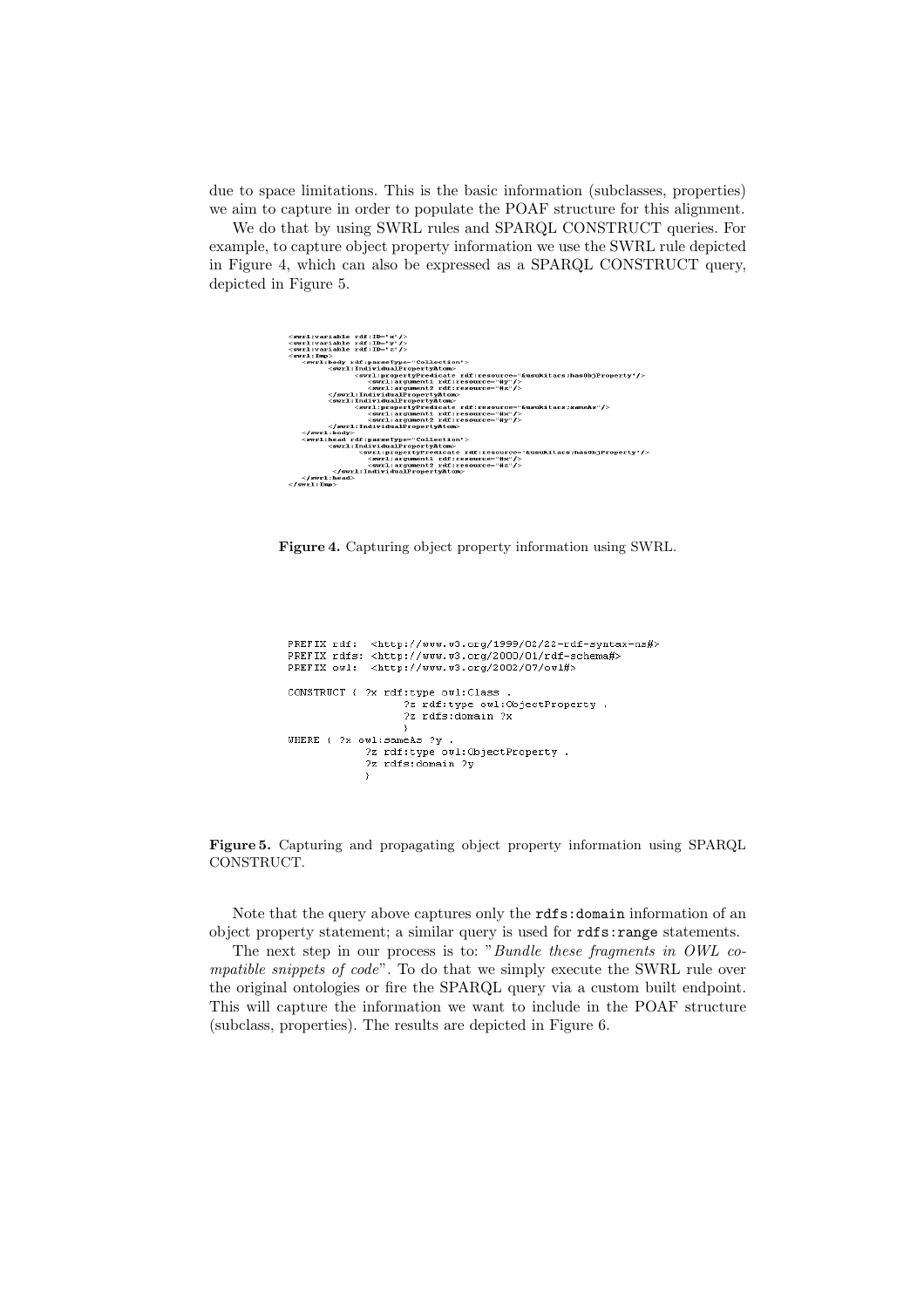

Figure 6. A typical POAF fragment.

As we can see, class Municipality from terrorism.owl has been associated with class City from tkb.owl. Similarly, class Town from terrorism.owl has been associated with City from tkb.owl. On the other hand, class Capital\_City from tkb.owl has been associated with class City from terrorism.owl. Similar correspondences between object properties have been produced: the IncidentOccuredHere object property from tkb.owl is now associated with class City from terrorism.owl and locatedinCity from terrorism.owl is associated with class City from tkb.owl. Note that all of the original declared associations of subclass and object properties are retained for semantic consistency. These associations are driven by the ontology mapping results of terrorism.owl:City being declared as owl:sameAs to tkb.owl:City, and it is legitimate to assume that they share the same properties and subclasses. The POAF structure depicted in Figure 6 merely reflects this and we built it automatically.

The final step in the POAF process is to: "*include as much provenance infor*mation as possible in these fragments, so that tracking and tracing of the original ontology is feasible.". This is essentially a safeguarding mechanism against unwarranted inferences from reasoners attempting to parse the POAF structure. Currently, we use the standard rdfs:subclassOf construct to denote subclass relationship. But we also store the POAF inferred subclass relationships with a designated poaf: inferred construct to distinguish between declared and inferred information. This will ease tracking and evaluation of POAF structures. We are also planning to collect and package all the original namespaces in a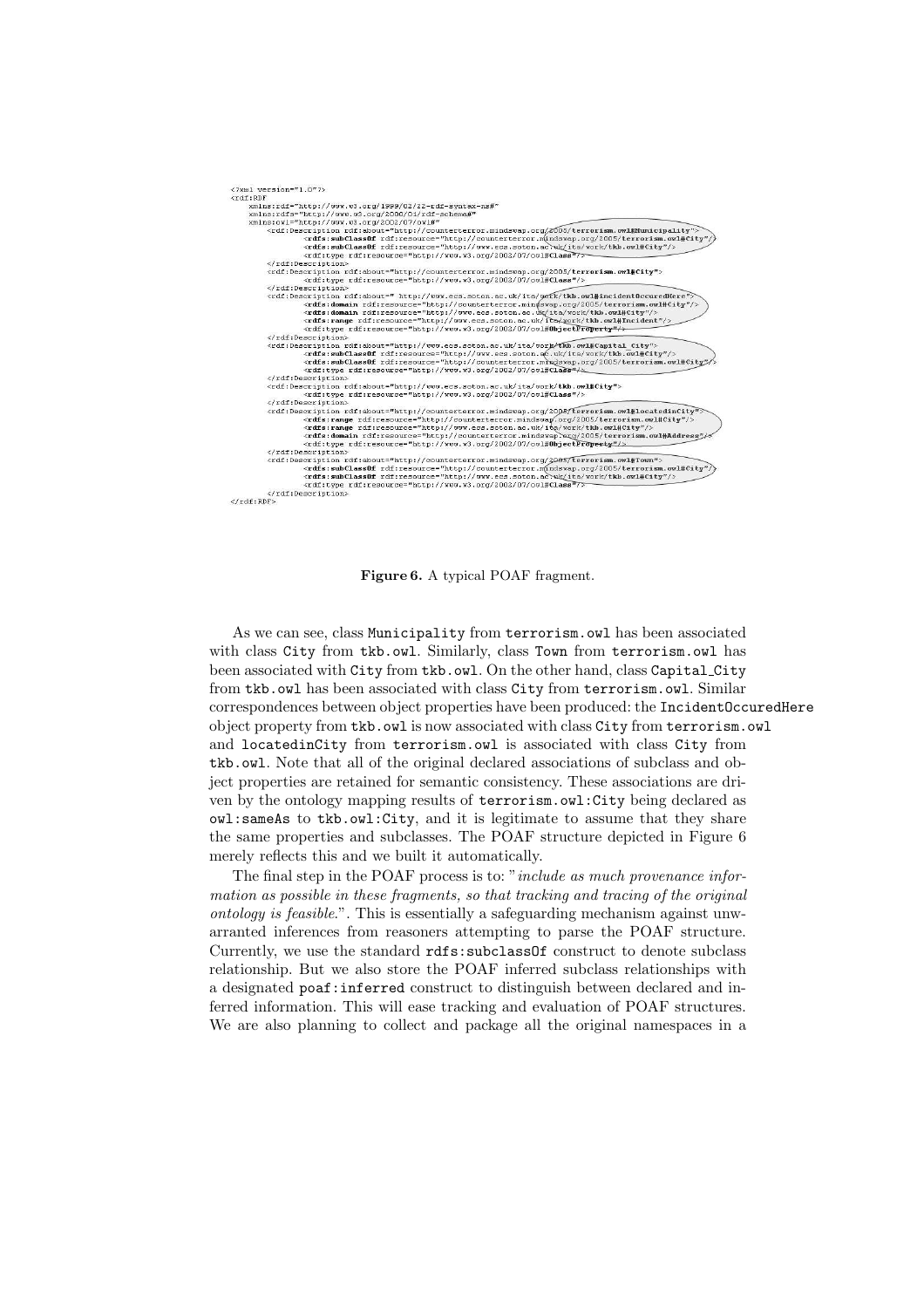designated construct so that we facilitate the tracing of provenance information for bulk processing of POAF structures.

#### 3.2 Extensions

The current setting in the POAF work can be enhanced with the provision of a customized front end for selecting the ontology constructs to be extracted and included in a POAF structure. For example, our default option is to extract the direct subclass of the aligned class. However, depending on the application scenario and inference needed, one might need to extract all the subclasses of the aligned class or even some or all of the super-classes. This sort of custom tuning of the taxonomy hierarchy is feasible with advanced Semantic Web APIs, like  $HP's$  Jena Framework<sup>12</sup>. Using a customized extraction mechanism we should be able to extract any kind of ontology construct that is somehow related with the aligned class and goes beyond the direct subclass and object/data type property as is the default setting.

We are planning to work on a meta-OWL extension for expressing subclass information that is inferred by the POAF structure. Currently, we simply store such information with a designated construct (poaf:inferred). But eventually, we would like to replace the standardized rdfs:subclassOf with an equivalent construct to distinguish between declared and inferred information. Any extension of that sort will have to be OWL compatible and parseable by standard DL reasoners, however.

Finally, we also plan to work on the SPARQL front by distributing the generated SPARQL CONSTRUCT queries which encapsulate both the fragment extraction logic but also the original semantic similarity information. Currently, we use those in a sandbox application where the POAF program initiates the process. In a distributed scenario though, we want to achieve the same functionality with a series of SPARQL CONSTRUCT clauses that capture the desired information, and build the POAF structure.

## 4 Related work

POAF is in principle an ontology fragmentation method. However it is distinctly different from typical fragmentation techniques in that it makes use of a strong pre-requisite condition for enacting fragmentation: the availability of ontology alignments. Another differentiating factor is that POAF aims to increase the potential for sharing, using and distributing ontology alignments across multiple systems in a dynamic networked environment. The ontology fragmentation aspect is a side effect of this functionality and we do not intend to use it as its primary function. Taking into account these distinct characteristics of POAF we identify the following related research: Euzenat and colleagues use the notion of ontology alignments to inform the syntax for expressing ontology modules [4].

<sup>12</sup> Available from: http://jena.sourceforge.net/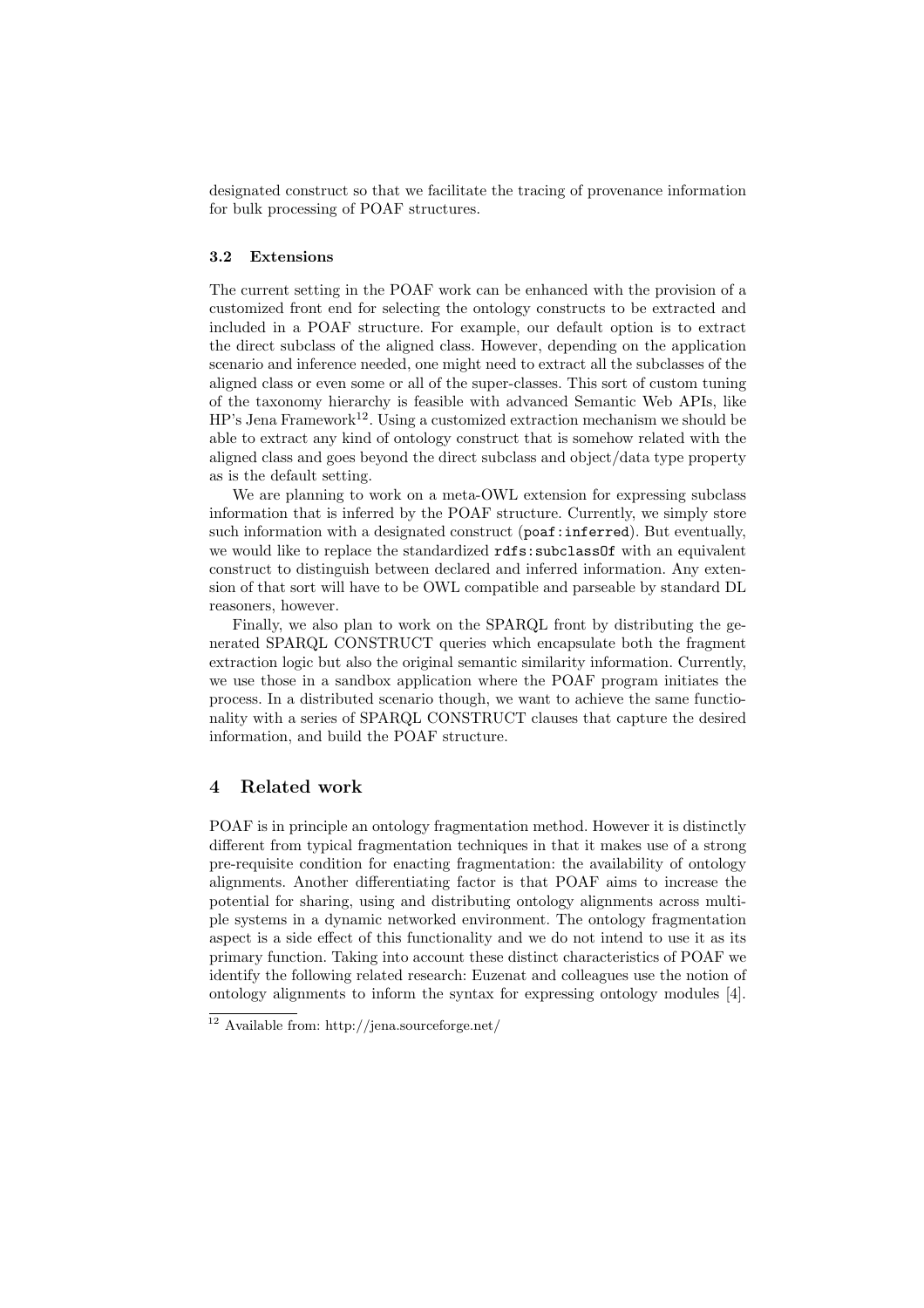Their main aim is to use ontology alignments in order to take advantage of the alignment composition features embedded in them. This allows them to express a syntax for ontology modules in a consistent way. They argue that the modules can replace ontologies where they are used. It appears that the role of the alignments is to enable them to include related content in the module, also used to enhance the syntax. This is different from our use of ontology alignment which is to identify the starting points for our fragmentation algorithm employing standard taxonomic reasoning.

Similarly, taxonomic reasoning is deployed in [2]. In this case, the authors propose a modularization algorithm and a set of requirements for ontology modularization. The algorithm takes advantages of the subsumption checking of DLs to identify self-contained pieces in the given ontology. Our POAF approach makes similar use of subsumption checking but it is guided by the aligned constructs information and also includes object properties of the aligned constructs.

Others have argued that relaxing the subsumption dependencies between ontology constructs can improve the expressivity of modular languages [1]. They have argued for a new modular semantics or extensions to improve the functionality of owl: import. Our work also advocates relaxed dependencies between ontology constructs as we only consider a selection of constructs (direct subclasses and object/data type properties) to include in the POAF structure.

In [5] the authors propose a definition of an ontology module that "guarantees to completely capture the meaning of a given set of terms". Their work establishes the notion of correctness for an extracted ontology module and their focus is on the decidability of the extracted modules. Our work could benefit from their formal underpinnings, however, it is noteworthy to point that POAF makes no assumption regarding the semantics of the extracted fragments other then the given logical equivalence of the aligned ontology constructs - the starting point of the POAF algorithm.

## 5 Conclusions

In this paper we proposed a light weight mechanism for sharing and distributing enhanced ontology alignment information. We make use of the generated alignments between two ontologies and we expose their immediately related terms in a well defined and concise OWL structure, which we dubbed Portable Ontology Alignment Fragments (POAF). Our work taps into the area of ontology fragmentation, but is not directly related to a fragmentation strategy. Rather, we aim to highlight the importance of distributing more information when reporting semantic similarity between two aligned terms. This information could enhance uptake and re-use of ontology alignments, We also contribute to the adoption of semantic web technologies in scenarios where operational time constraints and resource overheads are important considerations. A POAF based solutions aims to reduce the time needed to process ontologically aligned structures as it encapsulates the aligned concepts and their immediately related concepts in small and easily manageable fragments.